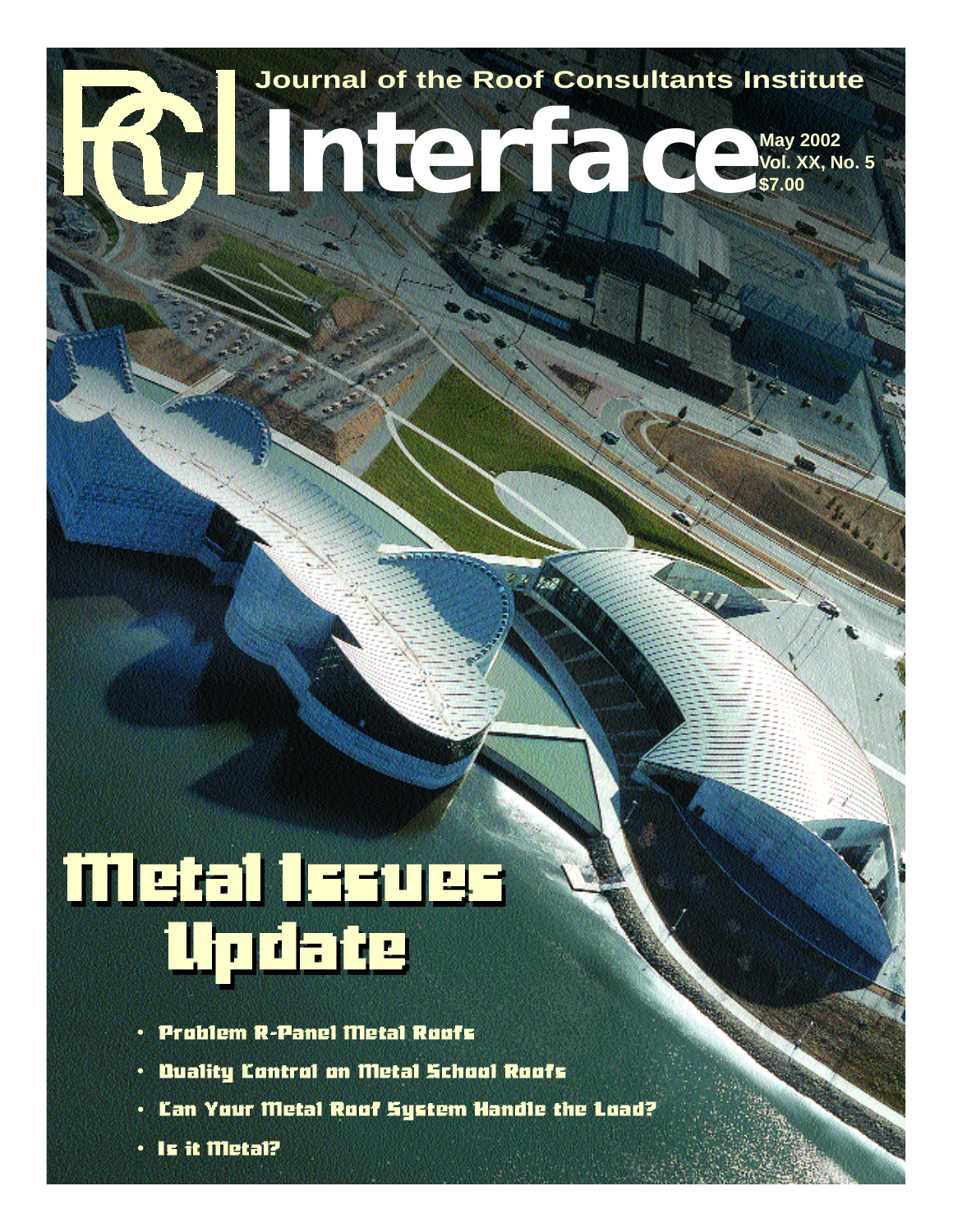

**By Brian Whelan**



*Welding rib in place.*

Over the past several years, architects and designers have often used steep sloped roofing as a prominent architectural building feature. Prefabricated metal has been the most widely used roofing application for these roof areas. Although the metal panels themselves are attractive and watertight, as a system there are some issues that still need to be addressed by the metal roofing industry.

### **Leakage Problems with Metal Roofing**

There are a variety of seaming techniques used with varying degrees of success. Although many manufacturers provide flashing details, leaks through metal roofs often originate at details. At ridges and hips, metal or foam closures are typically sealed to roof panels and seams, but eventual sealant failure can result in leaks. Penetrations are flashed with some type of flexible membrane and then sealed in compression to the metal panels, resulting in a gasket approach.

The transverse seams between panels are another source of leaks. Metal panels are overlapped with the flow of water. A single bead of sealant is applied within the panel overlap. The most common sources of leakage are at intersections of different detail conditions, where three-dimensional detailing is required. Examples of these conditions include ridge and hip intersections or valley and ridge intersections at dormers.

Unlike traditional metal roofing made from copper or other solderable materials, pre-painted metal roofs rely on sealant at flashing areas for primary waterproofing protection. Sealant is prone to deterioration from weathering and/or movement.

Snow accumulation and ice dams also lead to leakage problems because they can cause water to pond on low sloped areas. Submerging a metal roof system in water and water back-up are major concerns because a metal roof is not intended to be waterproof and must rely on slope in order to shed water.



*Post and rib installation.*